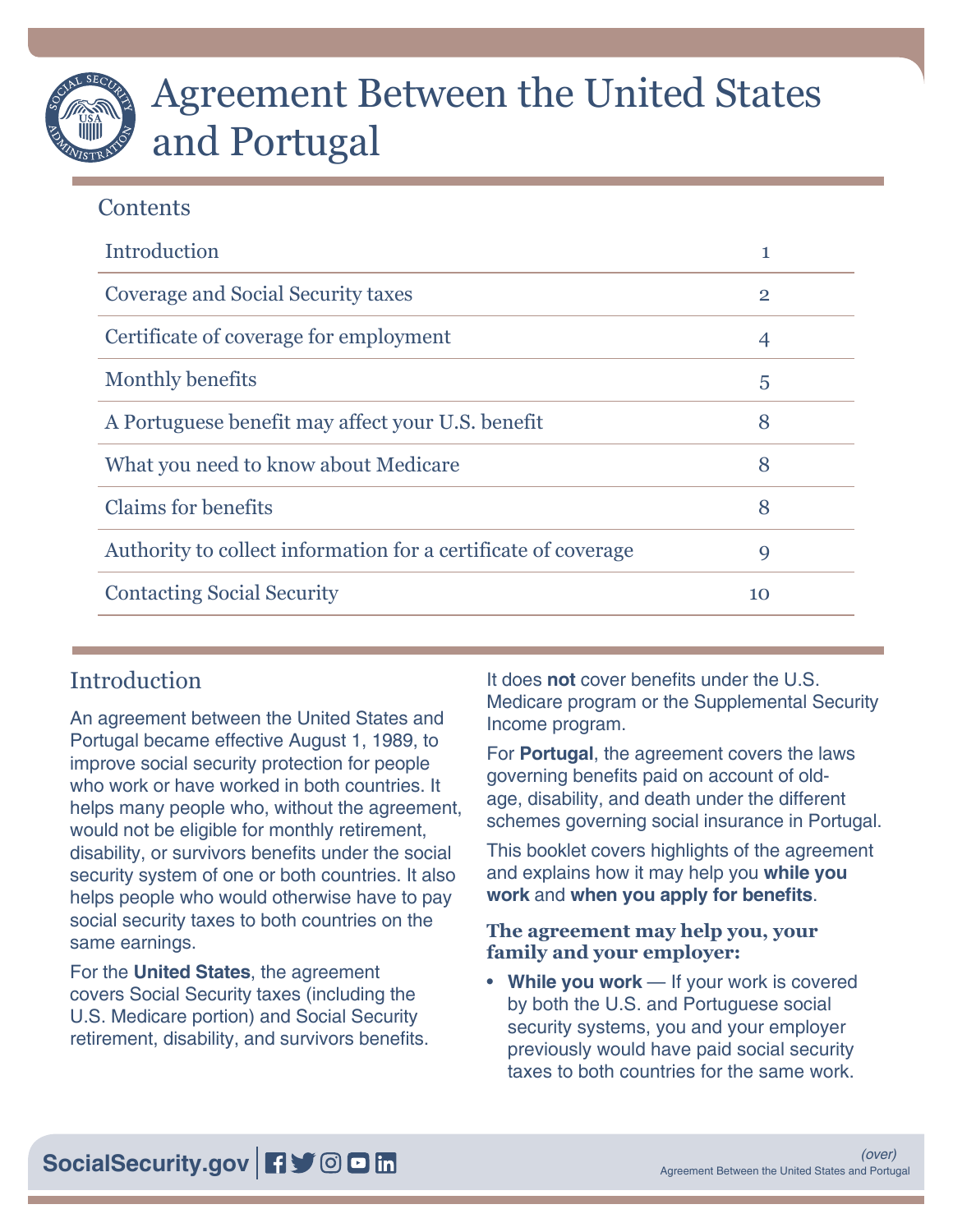<span id="page-1-0"></span>However, the agreement eliminates this double coverage so you pay taxes to only one country. The section titled "[Eliminating](#page-1-1)  [dual coverage for employment"](#page-1-1) explains these rules. If you are self-employed, see the section titled "[Eliminating dual coverage for](#page-1-2)  [self-employment](#page-1-2)."

• **When you apply for benefits** — You may have some social security credits in both the U.S. and Portugal, but not have enough to be eligible for benefits in one country or the other. The agreement makes it easier to qualify for benefits by letting you combine your social security credits from both countries. For more details, see the section on "[Monthly benefits](#page-4-1)."

## Coverage and Social Security taxes

#### <span id="page-1-1"></span>**Eliminating dual coverage for employment**

Before the agreement, both the United States and Portugal, under certain circumstances, could require employee and employer, to pay social security taxes on the same earnings.

Under the agreement, if you work as an employee in the United States, you and your employer will normally pay only Social Security taxes to the United States. If you work as an employee in Portugal, you and your employer will normally pay social security taxes only to Portugal.

On the other hand, if your employer sends you from one country to work for that employer or an affiliate in the other country for five years or less, you and your employer will pay social security taxes only to the country from which your employer sent you, and you won't pay social security taxes in the other country. For example, if a U.S. company sends an employee to work for that company or an affiliate in Portugal for no more than five years, the employer and the employee will continue to pay only U.S. Social Security taxes. They won't pay social security taxes in Portugal.

#### <span id="page-1-2"></span>**Eliminating dual coverage for selfemployment**

Under U.S. law, U.S. Social Security covers selfemployed workers if they are U.S. citizens or U.S. resident aliens, even if they live and work outside the United States. The agreement says that a person who is self-employed and resides in the United States or Portugal generally will be covered and taxed by only the country where he or she resides.

*NOTE: In addition to retirement, survivors,*  and disability benefits, Portuguese social security taxes cover several other programs including sickness (temporary disability), maternity, occupational injury and disease, unemployment, and family allowances. As a result, workers exempted from Portuguese social security coverage by the agreement pay no social security taxes for these programs and generally cannot receive benefits from them. If the agreement exempts you from Portuguese coverage, you and your employer may wish to arrange for alternative benefit protection.

## **Summary of agreement rules**

The following table shows whether the U.S. or Portuguese social security system covers your work as an employee. If U.S. Social Security covers your work, you and your employer must pay U.S. Social Security taxes. If the Portuguese system covers your work, you and your employer must pay the required Portuguese taxes. The next section explains how to get a form from one country to prove you are exempt from paying taxes to the other country.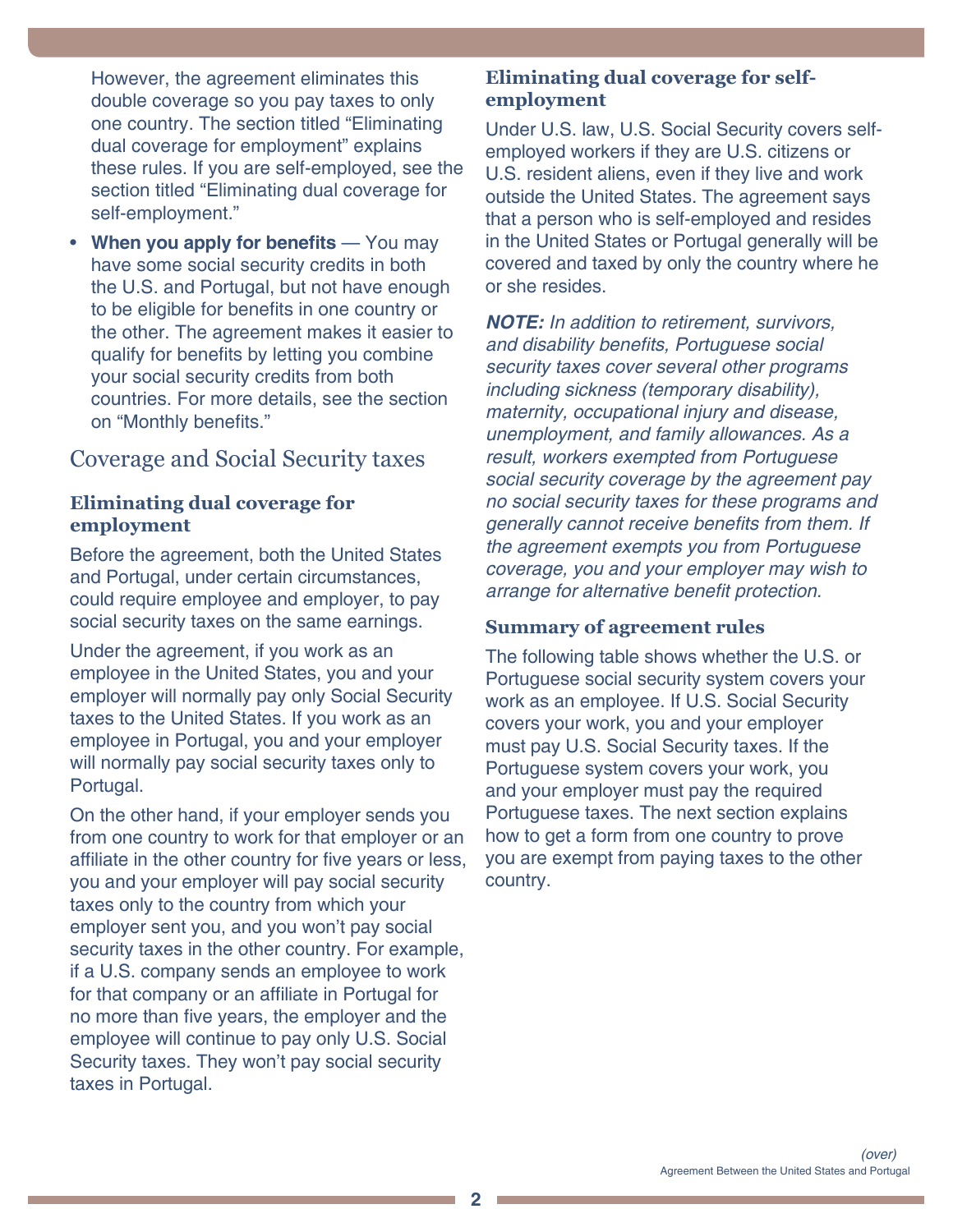<span id="page-2-0"></span>

| <b>Your work status</b>                                             | <b>Coverage and taxes</b>                                                                                                                                            |  |
|---------------------------------------------------------------------|----------------------------------------------------------------------------------------------------------------------------------------------------------------------|--|
| <b>You are working in Portugal:</b>                                 |                                                                                                                                                                      |  |
| For a U.S. employer who:                                            |                                                                                                                                                                      |  |
| Sent you to work in Portugal for five years or less                 | <b>United States</b>                                                                                                                                                 |  |
| Sent you to work in Portugal for more than<br>five years            | Portugal                                                                                                                                                             |  |
| Hired you in Portugal                                               | Portugal                                                                                                                                                             |  |
| For a non-U.S. private employer                                     | Portugal                                                                                                                                                             |  |
| For the U.S. government and you are a:                              |                                                                                                                                                                      |  |
| U.S. national                                                       | United States (either Social Security or federal<br>retirement program)                                                                                              |  |
| Portuguese national                                                 | Portugal                                                                                                                                                             |  |
| You are working in the U.S.:                                        |                                                                                                                                                                      |  |
| For an employer in Portugal who:                                    |                                                                                                                                                                      |  |
| Sent you to work in the U.S. for five years or less                 | Portugal                                                                                                                                                             |  |
| Sent you to work in the U.S. for more<br>than five years            | <b>United States</b>                                                                                                                                                 |  |
| Hired you in the U.S.                                               | <b>United States</b>                                                                                                                                                 |  |
| For a non-Portuguese private employer                               | <b>United States</b>                                                                                                                                                 |  |
| For the Portuguese government and you are a:                        |                                                                                                                                                                      |  |
| Portuguese national                                                 | Portugal                                                                                                                                                             |  |
| U.S. citizen                                                        | <b>United States</b>                                                                                                                                                 |  |
| You are self-employed and you:                                      |                                                                                                                                                                      |  |
| <b>Reside in the United States</b>                                  | <b>United States</b>                                                                                                                                                 |  |
| <b>Reside in Portugal</b>                                           | Portugal                                                                                                                                                             |  |
| If this table does not seem to describe your situation and you are: |                                                                                                                                                                      |  |
| Working in the United States                                        | Write to the U.S. address (Office of Research<br>Agreements, International Agreements, and Policy<br>Branch) shown in the section titled, "For more<br>information." |  |
| <b>Working in Portugal</b>                                          | Write to the Portuguese address shown in the<br>section titled, "For more information."                                                                              |  |

*NOTE:* As the table indicates, a U.S. worker assigned temporarily to Portugal can be covered by U.S. Social Security only if he or she works for a *U.S. employer*. A U.S. employer includes a corporation organized under the laws of the United States or any state, a partnership if at least two thirds of the partners are U.S. residents, a person who is a resident of the U.S., or a trust if all the trustees are U.S. residents. The term also includes a foreign affiliate of a U.S. employer if the U.S. employer has entered into an agreement with the Internal Revenue Service (IRS) under section 3121(l) of the Internal Revenue Code to pay Social Security taxes for U.S. citizens and residents employed by the affiliate.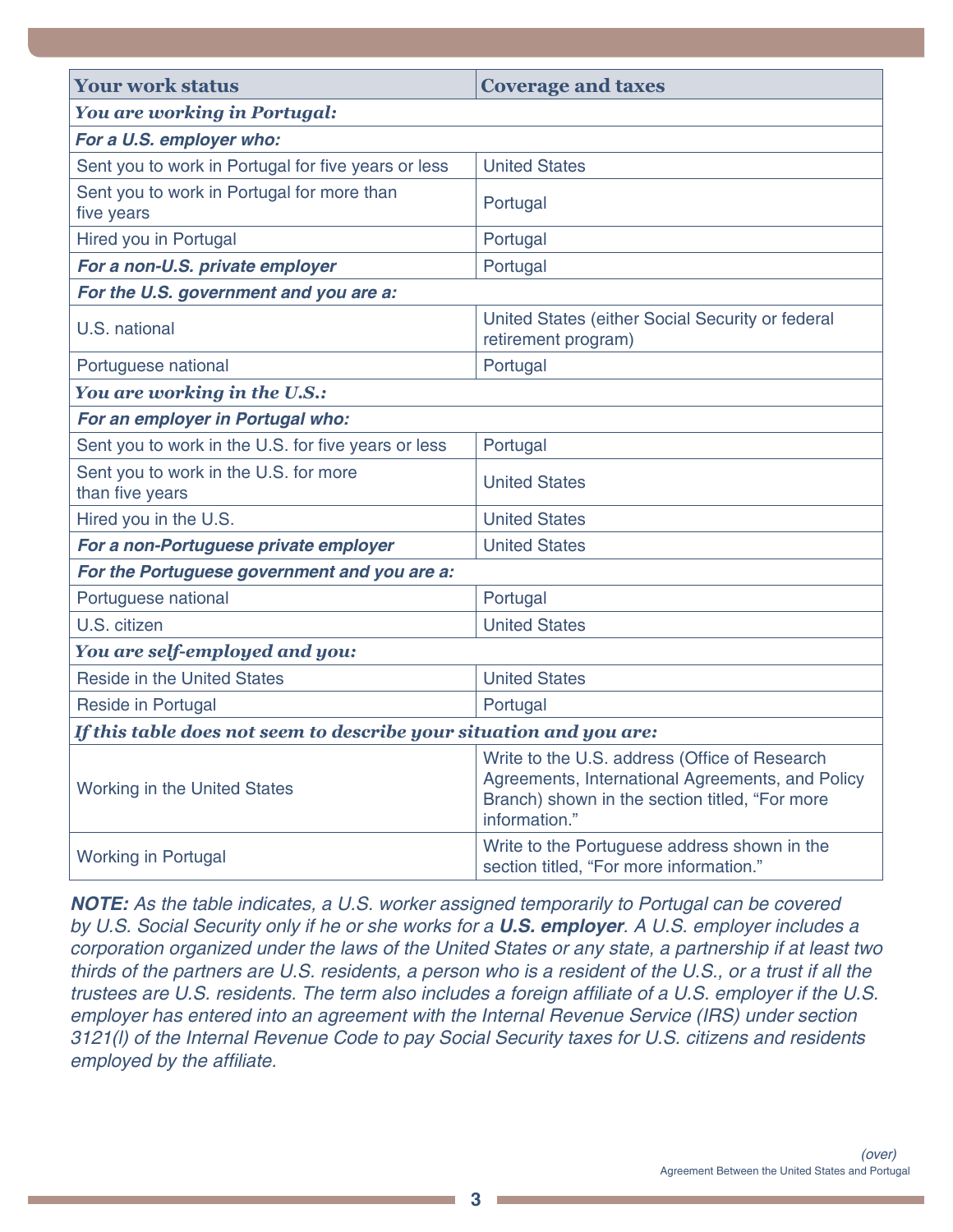## <span id="page-3-0"></span>Certificate of coverage for employment

A certificate of coverage issued by one country serves as proof of exemption from social security coverage and contributions on the same earnings to the other country.

### **U.S. Certificates**

To establish an exemption from compulsory coverage and taxes under the Portuguese system, your employer must request a U.S. certificate of coverage (form USA/P1) from the U.S. at this address:

Social Security Administration Office of Earnings and International **Operations** P.O. Box 17741 Baltimore, MD 21235-7741 USA

Your employer and self-employed individuals may request a certificate of U.S. coverage over the internet using a special online request form available at *[opts.ssa.gov](https://opts.ssa.gov)*. If preferred, the request may be sent by FAX to **(410) 966-1861**. Please note this FAX number should only be used to request certificates of coverage.

No special form is required to request a certificate, but the request must be in writing and provide the following information:

- Full name of worker
- Date and place of birth
- Citizenship
- Country of worker's permanent residence
- U.S. Social Security number
- Date of hire
- Country of hire
- Name and address of the employer in the U.S. and Portugal
- Date of transfer and anticipated date of return

In addition, your employer must indicate if you remain an employee of the U.S. company while working in Portugal or if you become an

employee of the U.S. company's affiliate in Portugal. If you become an employee of an affiliate, your employer must indicate if the U.S. company has an agreement with the IRS under section 3121(l) of the Internal Revenue Code to pay U.S. Social Security taxes for U.S. citizens and residents employed by the affiliate and, if so, the effective date of the agreement.

When we issue a certificate of U.S. coverage, we mail two copies (one for the employer and one for the employee) to the requestor. It is the employer's responsibility to present one to the Portuguese authorities when they ask for it.

#### **Portuguese certificates**

To establish your exemption from paying U.S. Social Security taxes during temporary assignments in the United States, your employer in Portugal must request a certificate of coverage (form P/USA 1) from the regional center of the Social Security system in Portugal where you are registered.

To get a Portuguese certificate of coverage, include the same information listed in the previous section that you would include for a U.S. certificate of coverage. It is important that you provide your Portuguese Social Security number in your request. The employer in the United States should retain a copy of the Portuguese certificate of coverage, in case of an audit by the IRS. Do not send a copy to the IRS. The IRS will request a copy if it needs one.

#### **Certificate of coverage for self-employed persons**

If you are self-employed and would normally have to pay social security taxes to both the United States and the Portuguese social security systems, you can apply for an exemption under the agreement from paying taxes in one of the two countries.

• If you reside in the United States, the U.S. system will cover your self-employment activity (see table beginning on page [3](#page-2-0)). You can request a certificate of U.S. coverage by writing to us at the address listed above or by sending a fax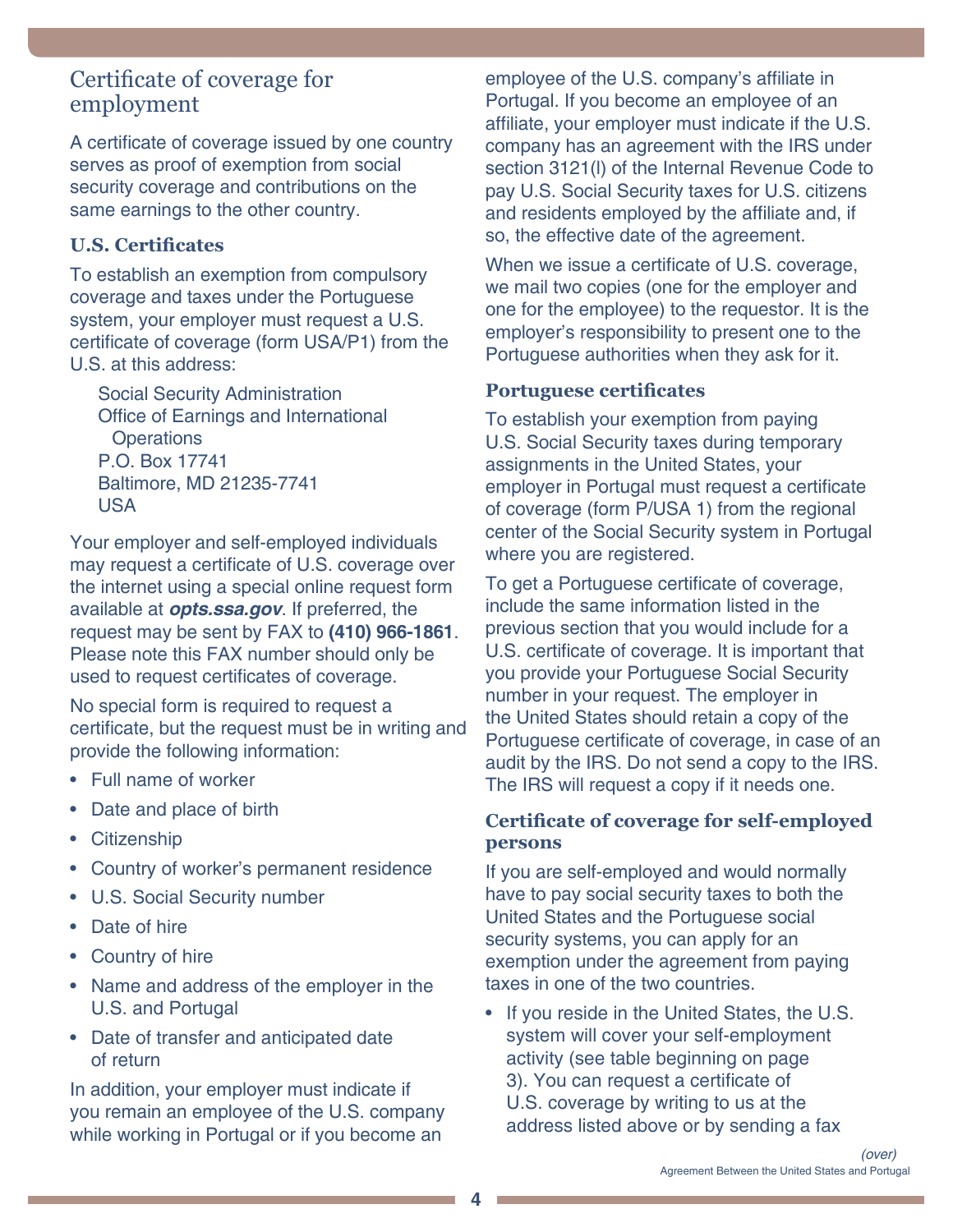<span id="page-4-0"></span>to **410-966-1861**. You can also request a certificate of U.S. coverage over the internet using a special online request form available at *[opts.ssa.gov](https://opts.ssa.gov)*.

• If you reside in Portugal, write to the regional center of the Social Security system in Portugal where you are registered and to which you normally pay your social security taxes.

Be sure to provide the following information in your letter:

- Full name
- Date and place of birth
- Citizenship
- Country of permanent residence
- U.S. and/or Portuguese Social Security number
- Nature of self-employment activity
- Dates the activity was or will be performed
- Name and address of your trade or business in both countries

Attach a photocopy of the certificate to your U.S. income tax return each year as proof of the exemption.

#### **Effective date of coverage exemption**

The certificate of coverage you receive from one country will show the effective date of your exemption from paying social security taxes in the other country. Generally, this will be the beginning date of your temporary assignment in the other country or the beginning date of your self-employment activity there. To avoid any difficulties, your employer (or you, if you are self-employed) should request a certificate of coverage as early as possible, preferably before your work in the other country begins.

If you or your employer requests a certificate of coverage, you should read the Privacy Act and Paperwork Reduction Act notices at the end of this booklet.

## <span id="page-4-1"></span>Monthly benefits

The following table shows the various types of social security benefits payable under the U.S. and Portuguese social security systems and briefly describes the eligibility requirements that normally apply for each type of benefit. If you do not meet the requirements for these benefits, the agreement may help you to qualify.

This table is only a general guide. Get additional information about U.S. benefits by visiting Social Security's website at *[www.socialsecurity.gov](https://www.socialsecurity.gov)*. You can also visit any U.S. Social Security office or call our toll-free number at **1-800-772-1213**. If you are deaf or hard of hearing, you may call our TTY number, **1-800-325-0778**.

You can get more detailed information about the Portuguese system by writing to Departamento de Relacoes Internacionais e Convencoes de Seguranca Social or by visiting the Portuguese social security system's website at *[www.seg-social.pt](https://www.seg-social.pt/)*.

Under U.S. Social Security, you may earn up to four credits each year depending on the amount of your covered earnings. The amount needed to earn a work credit increases slightly each year. For more information, visit our website, *[www.socialsecurity.gov](https://www.socialsecurity.gov)* and read our publication [How You Earn Credits](https://www.ssa.gov/pubs/EN-05-10072.pdf) (Publication [No. 05-10072\).](https://www.ssa.gov/pubs/EN-05-10072.pdf) You can also call our toll-free number **1-800-772-1213**.

The Portuguese social security system measures periods of coverage in months. For simplicity, the following table shows the amount of credits a person needs to qualify for a Portuguese benefit in terms of years.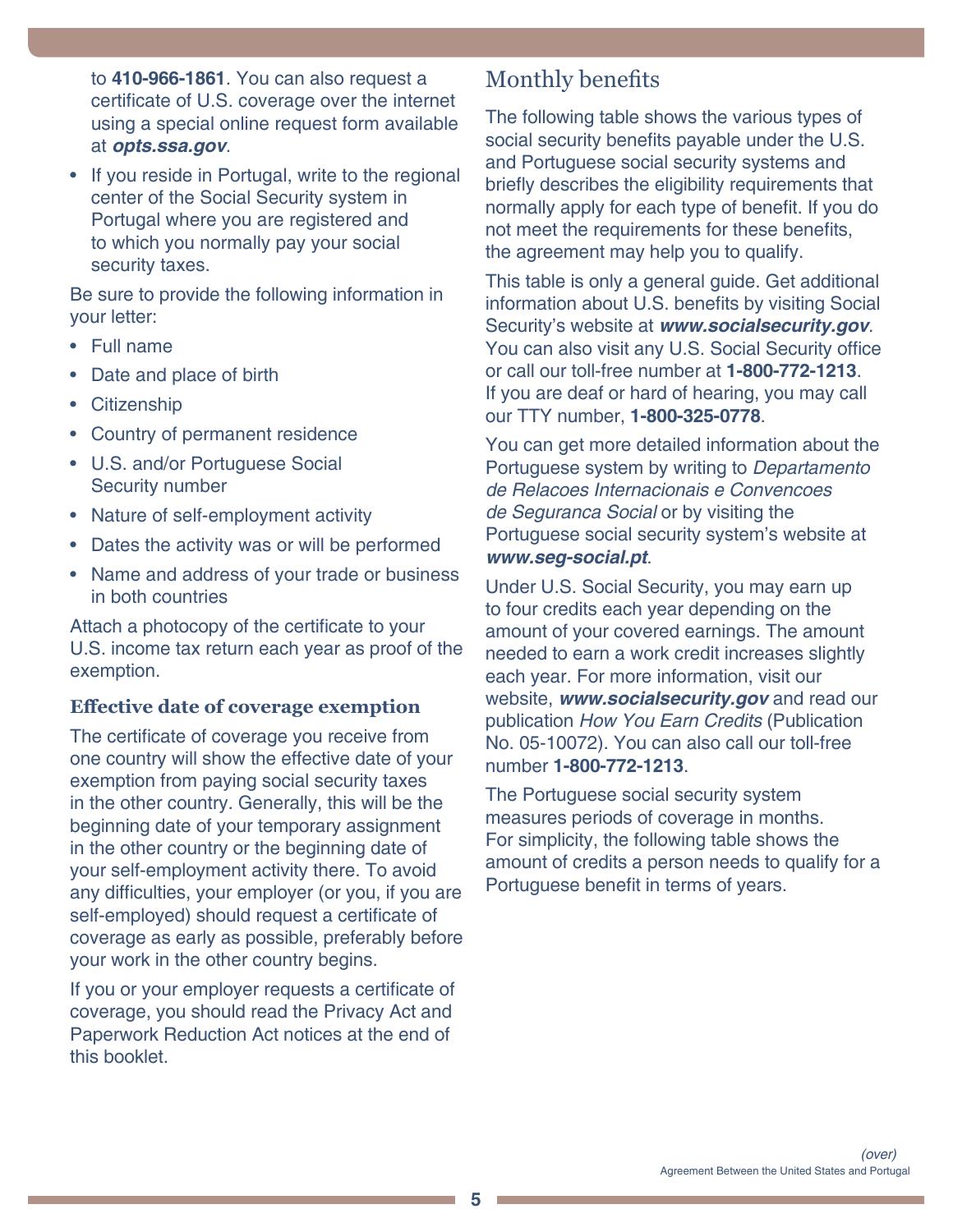| <b>Retirement or old-age benefits</b>                                                                                                                                                            |                                                                                                                                                                                    |  |
|--------------------------------------------------------------------------------------------------------------------------------------------------------------------------------------------------|------------------------------------------------------------------------------------------------------------------------------------------------------------------------------------|--|
| <b>United States</b>                                                                                                                                                                             | <b>Portugal</b>                                                                                                                                                                    |  |
| Worker - Full benefit at full retirement age.*<br>Reduced benefit as early as age 62. Required work<br>credits range from one and one-half to 10 years<br>(10 years if age 62 in 1991 or later). | <b>Worker</b> — Benefits payable at age 66 and 4<br>months. Fifteen years of coverage needed to<br>qualify. Possible earlier retirement age under<br>special occupational systems. |  |

| <b>Disability benefits</b>                                                                                                                                                                                                                                                           |                                                                                                                                                                                                                                                |  |
|--------------------------------------------------------------------------------------------------------------------------------------------------------------------------------------------------------------------------------------------------------------------------------------|------------------------------------------------------------------------------------------------------------------------------------------------------------------------------------------------------------------------------------------------|--|
| <b>United States</b>                                                                                                                                                                                                                                                                 | <b>Portugal</b>                                                                                                                                                                                                                                |  |
| Worker — Under full retirement age* can get<br>benefit if unable to do any substantial gainful work<br>for at least a year. One and one-half to 10 years of<br>credits needed, depending on age at date of onset.<br>Some recent work credits also needed unless<br>worker is blind. | Worker — Under retirement age can get benefit<br>if permanently unable to earn more than one-third<br>of prior earnings due to non-work related injury or<br>illness. Must have at least five years of credits. No<br>recent credits required. |  |

| <b>Family benefits to dependents of retired or disabled people</b>                                                                                                                                                                        |                                                                                                                                             |
|-------------------------------------------------------------------------------------------------------------------------------------------------------------------------------------------------------------------------------------------|---------------------------------------------------------------------------------------------------------------------------------------------|
| <b>United States</b>                                                                                                                                                                                                                      | <b>Portugal</b>                                                                                                                             |
| <b>Spouse</b> – Full benefit at full retirement age <sup>*</sup> or<br>at any age if caring for the worker's entitled child<br>under age 16 (or disabled before age 22). Reduced<br>benefit as early as age 62 if not caring for a child. | <b>Spouse</b> – No provision. However, a spouse's<br>supplement may be payable to an old-age or<br>disabled worker with a dependent spouse. |
| <b>Divorced spouse</b> – Full benefit at full retirement<br>age.* Reduced benefit as early as age 62. Must be<br>unmarried and have been married to worker for at<br>least 10 years.                                                      | <b>Divorced spouse</b> — No provision.                                                                                                      |
| <b>Children</b> — If unmarried, up to age 18 (age 19 if in<br>an elementary or secondary school full time) or any<br>age if disabled before age 22.                                                                                       | <b>Children</b> - No provision.                                                                                                             |

| <b>Survivors benefits</b>                                                                                                                                                                                                                                                                                                                               |                                                                                                                                                                  |
|---------------------------------------------------------------------------------------------------------------------------------------------------------------------------------------------------------------------------------------------------------------------------------------------------------------------------------------------------------|------------------------------------------------------------------------------------------------------------------------------------------------------------------|
| <b>United States</b>                                                                                                                                                                                                                                                                                                                                    | <b>Portugal</b>                                                                                                                                                  |
| Widow - Full benefit at full retirement age <sup>*</sup> or<br>at any age if caring for the deceased's entitled<br>child under age 16 (or disabled before age 22).<br>Reduced benefit as early as age 60 (or age 50 if<br>disabled) if not caring for child. Benefits may be<br>continued if remarriage occurs after age 60 (or age<br>50 if disabled). | <b>Widow</b> — Benefit payable at any age. However, if<br>under age 35, benefit is payable only for five years<br>unless disabled or caring for dependent child. |
| <b>Widower</b> — Same as widow.                                                                                                                                                                                                                                                                                                                         | <b>Widower</b> – Must have been age 65 or totally and<br>permanently disabled at time of wife's death.                                                           |
| <b>Divorced widow</b> — Same as widow if marriage<br>lasted at least 10 years.                                                                                                                                                                                                                                                                          | <b>Divorced widow</b> — Same as widow if entitled to<br>court ordered alimony at time of worker's death.                                                         |
| <b>Divorced widower</b> – Same as widower if<br>marriage lasted at least 10 years.                                                                                                                                                                                                                                                                      | <b>Divorced widower</b> - No provision.                                                                                                                          |

a sa kacamatan ing Kabupatèn Kabupatèn Kabupatèn Kabupatèn Kabupatèn Kabupatèn Kabupatèn Kabupatèn Kabupatèn K

the control of the control of the control of the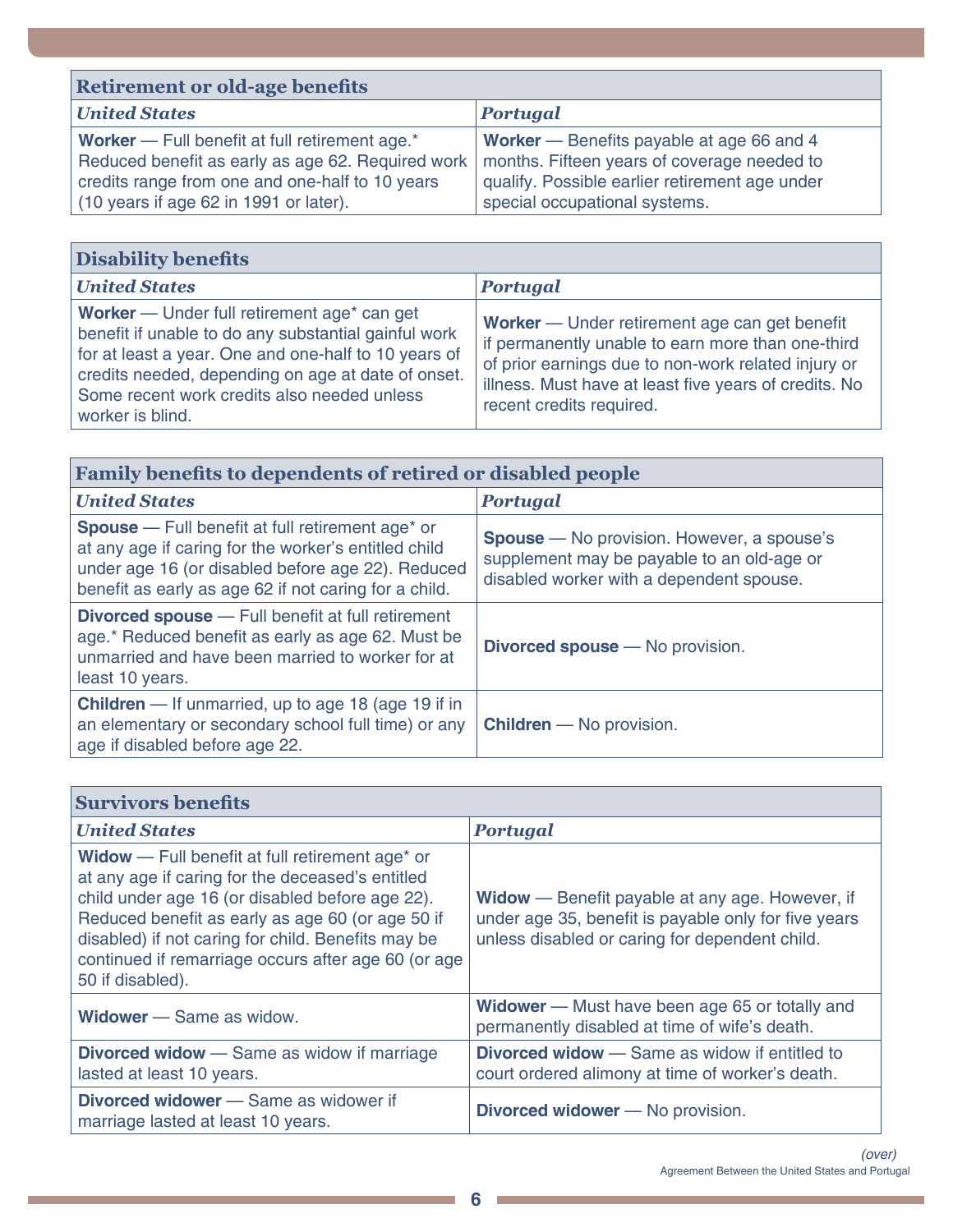| <b>Survivors benefits</b>                                                                                                 |                                                                                                                                                                                                                                                       |
|---------------------------------------------------------------------------------------------------------------------------|-------------------------------------------------------------------------------------------------------------------------------------------------------------------------------------------------------------------------------------------------------|
| <b>Children</b> – Same as for children of retired or<br>disabled worker.                                                  | <b>Children</b> — Up to age 18 (age 24 if full-time<br>student) or any age if disabled. Benefit doubled if<br>both parents deceased.                                                                                                                  |
| <b>Lump-sum death benefit</b> $- A$ one-time payment<br>not to exceed \$255 payable on the death of an<br>insured worker. | <b>Lump-sum death benefit</b> $-$ A flat-rate funeral grant<br>is payable if worker was receiving a benefit or was<br>covered at a time of death. In addition, a survivor's<br>grant is payable to surviving spouse and other<br>dependent survivors. |

<span id="page-6-0"></span>\*The full retirement age for survivors is age 66 for people born in 1945-1956 and gradually increases to age 67 for people born in 1962 or later.

#### **How each country pays benefits**

If you have social security credits in both the United States and Portugal, you may be eligible for benefits from one or both countries. If you meet all the basic requirements under one country's system, you will get a regular benefit from that country. If you do not meet the basic requirements, here is how the agreement may help you qualify for a benefit:

- **Benefits from the United States** If you do not have enough U.S. work credits to qualify for regular benefits, you may be able to qualify for a partial benefit from the United States with both U.S. and Portuguese credits. However, for us to count your Portuguese credits, you must have earned at least six credits (generally one and one-half years of work) under the U.S. system. If you already have enough credits under the U.S. system to qualify for a benefit, the United States cannot count your Portuguese credits.
- **Benefits from Portugal** If you do not have enough work credits under the Portuguese system to qualify for benefits, Portugal can count your credits under the U.S. Social Security system to help you qualify for Portuguese benefits. To be eligible to have your U.S. and Portuguese credits counted, you must have at least 12 months of coverage credited under the Portuguese system.

#### **How each country counts credits**

You do not have to do anything for one country to count your credits in the other country. If we need to count your credits under the Portuguese system to help you qualify for a U.S. benefit, we will get a copy of your Portuguese record directly from Portugal when you apply for the U.S. benefit. If Portuguese officials need to count your U.S. credits to help you qualify for a Portuguese benefit, they will get a copy of your U.S. record directly from us when you apply for the Portuguese benefit.

Although each country may count your credits in the other country, your credits do not actually transfer from one country to the other. They remain on your record in the country where you earned them and can be used to qualify for benefits there.

#### **Computation of U.S. benefit under the agreement**

When a U.S. benefit is payable because of credits you earned in the United States and Portugal, we determine a theoretical benefit based on your U.S. earnings as if you completed your entire career under the U.S. Social Security system. Then, we reduce the theoretical benefit based on the number of Portuguese credits we used to make the benefit payable. The amount of the reduction will depend on the number of U.S. credits you have. The more U.S. credits you earn, the smaller the reduction.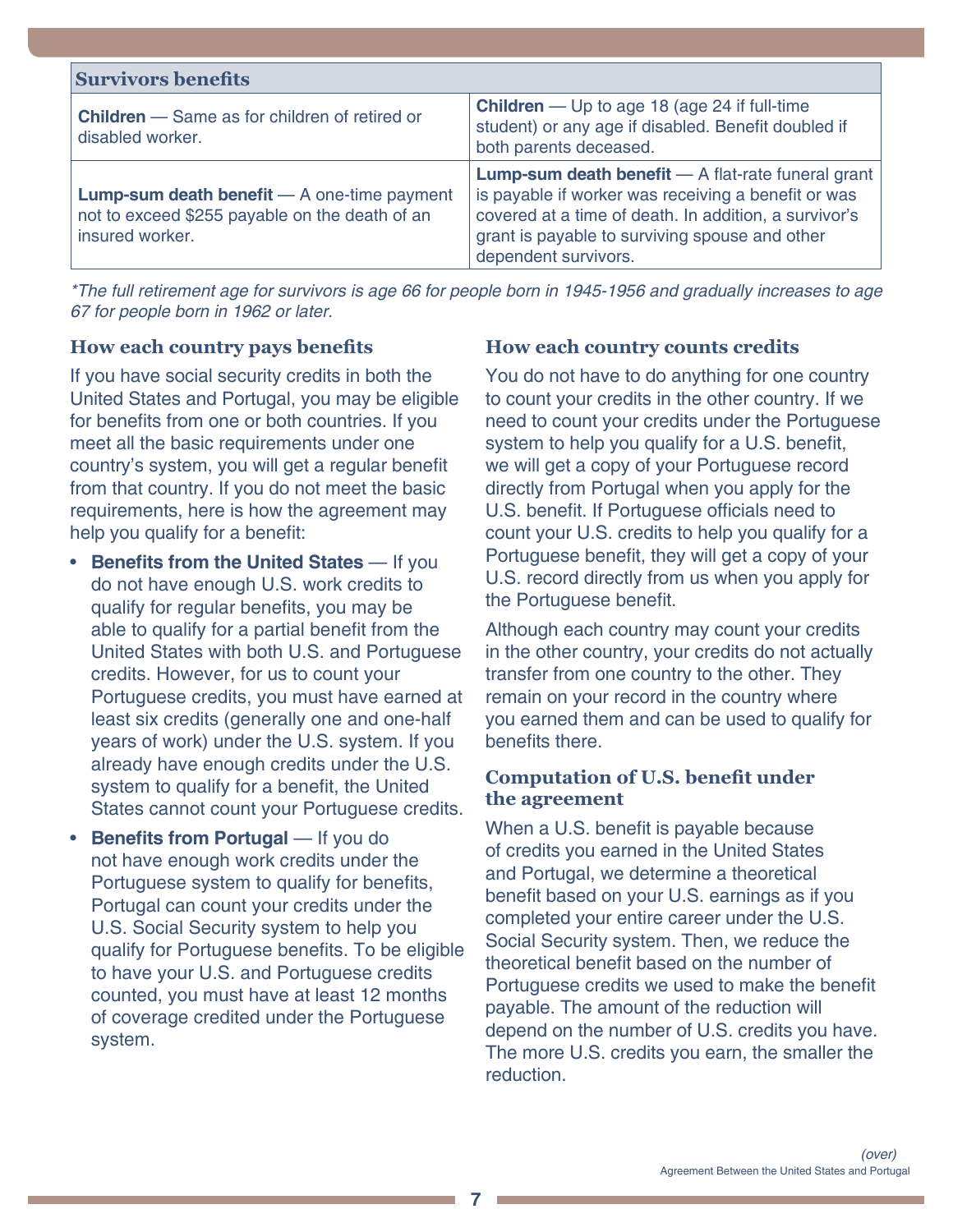## <span id="page-7-0"></span>A Portuguese benefit may affect your U.S. benefit

If you qualify for social security benefits from both the United States and Portugal based on your own work and you did not need the agreement to qualify for either benefit, U.S. law may require us to reduce the amount of your U.S. benefit. For more information, visit our website, *[www.socialsecurity.gov](https://www.socialsecurity.gov)* and read our publication, [Windfall Elimination](https://ssa.gov/pubs/EN-05-10045.pdf)  Provision [\(Publication No. 05-10045\)](https://ssa.gov/pubs/EN-05-10045.pdf). If you have additional questions, call our toll-free number, **1-800-772-1213**. If you are outside the United States, you may write to us at the address shown in the section titled, "[For more](#page-9-1)  [information.](#page-9-1)"

## What you need to know about Medicare

Medicare is the U.S. national health insurance program for people age 65 or older or who are disabled. Medicare has four parts:

- Part A: Hospital insurance, which helps pay for inpatient hospital care and certain follow-up services;
- Part B: Medical insurance, which helps pay for doctors' services;
- Part C: Medicare Advantage plans, available in many areas. People with Medicare Parts A and B can receive all of their health care services through a provider organization under Part C; and
- Part D: Prescription drug coverage, which helps pay for medications doctors prescribe for medical treatment.

You are eligible for free hospital insurance at age 65 if you have worked long enough under U.S. Social Security to qualify for a retirement benefit. People born in 1929 or later need 40 credits (about 10 years of covered work) to qualify for retirement benefits.

Although the agreement between the United States and Portugal allows the Social Security Administration to count your Portuguese credits to help you qualify for U.S. retirement, disability, or survivors benefits, the agreement does not

cover Medicare benefits. As a result, we cannot count your credits in Portugal to establish entitlement to free Medicare hospital insurance.

For more information about Medicare, read our publication, Medicare [\(Publication](https://www.ssa.gov/pubs/EN-05-10043.pdf)  [No. 05-10043\)](https://www.ssa.gov/pubs/EN-05-10043.pdf) or visit Medicare's website at *[www.medicare.gov](https://www.medicare.gov/)*. If you still have questions, call our toll-free number, **1-800-772-1213**.

# <span id="page-7-1"></span>Claims for benefits

If you live in the United States and wish to apply for U.S. or Portuguese benefits:

- Visit or write any U.S. Social Security office; or
- Phone our toll-free number, **1-800-772-1213**, 7 a.m. to 7 p.m. any business day. People who are deaf or hard of hearing may call our toll-free TTY number, **1-800-325-0778**.

You can apply for Portuguese benefits at any U.S. Social Security office by completing an application form SSA-2490-BK (Application for Benefits Under a U.S. International Social Security Agreement).

If you live in Portugal and wish to apply for U.S. or Portuguese benefits, contact:

- The Federal Benefits Unit, U.S. Embassy in Lisbon (phone **21-770-2403**) to ask about U.S. benefits; or
- Any Portuguese social security office to ask about Portuguese benefits.

If you have not applied for benefits before, you may need to provide certain information and documents when you apply. This may include.

- The worker's U.S. Social Security number;
- Portuguese Social Security number;
- Proof of age for all claimants;
- Evidence of the worker's U.S. earnings in the past 24 months; and
- Information about the worker's coverage under the Portuguese system.

You may wish to call the social security office before you go there to see if you need to provide any other information.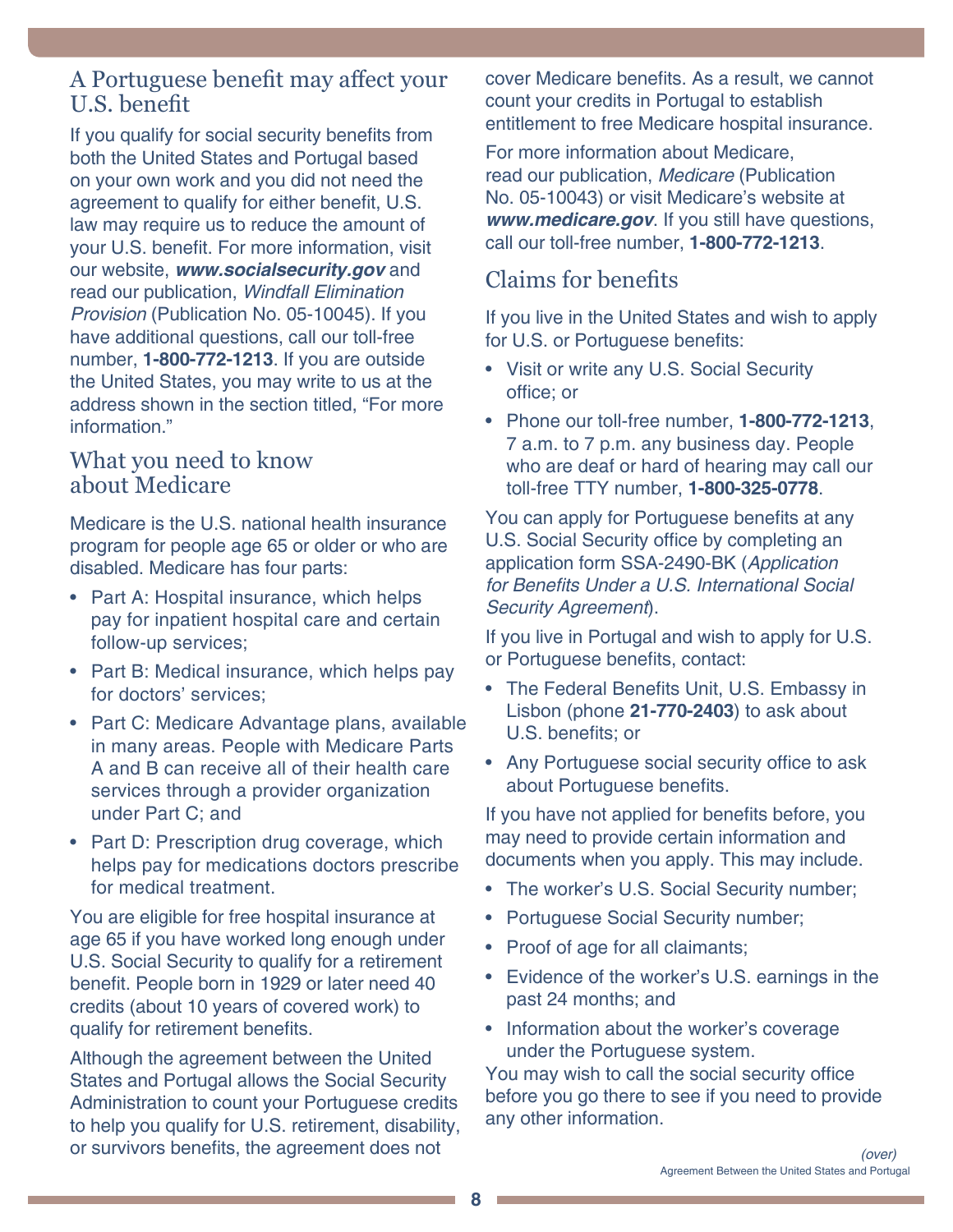#### <span id="page-8-0"></span>**Payment of benefits**

Each country pays its own benefit. U.S. payments are made by the U.S. Department of Treasury each month and cover benefits for the preceding month. Payments under the Portuguese system are made early each month for the preceding month.

#### **Absence from U.S. territory**

Generally, people who are not U.S. citizens may receive U.S. Social Security benefits while outside the U.S. only if they meet certain requirements. However, under the agreement, you can receive benefits as long as you reside in Portugal regardless of your nationality. If you are not a U.S. or Portuguese citizen and live in another country, you may not be able to receive benefits. The publication, [Your Payments While](https://www.ssa.gov/pubs/EN-05-10137.pdf)  [You Are Outside The United States](https://www.ssa.gov/pubs/EN-05-10137.pdf) (Publication [No. 05-10137\)](https://www.ssa.gov/pubs/EN-05-10137.pdf), explains the restrictions on U.S. benefits payments.

#### **Appeals**

If you disagree with the decision made on your claim for benefits under the agreement, contact any Portuguese or U.S. Social Security office. They can tell you what you need to do to appeal the decision.

The Portuguese social security authorities will review your appeal if it affects your rights under the Portuguese system, while U.S. Social Security authorities will review your appeal if it affects your rights under the U.S. system. Since each country makes its own decisions independently of the other, a decision by one country on an issue may differ from the decision made by the other country on the same issue.

## Authority to collect information for a certificate of coverage

#### *Privacy Act*

Section 233 of the Social Security Act, as amended, allows us to collect this information. Furnishing us this information is voluntary. However, failing to provide all or part of the

information may prevent us from making an accurate and timely decision on your request for a certificate of coverage.

We will use the information you provide to determine if you are subject to United States social security coverage and taxation. We may also share your information for the following purposes, called routine uses:

- To the Social Security Administration of a foreign country, to carry out the purpose of an international Social Security agreement entered into between the United States and the other country, pursuant to section 233 of the Social Security Act; and
- To any source that has, or is expected to have to have, information that the Social Security Administration needs in order to establish or verify a person's coverage under a Social Security agreement authorized by section 233 of the Social Security Act.

In addition, we may share this information in accordance with the Privacy Act and other Federal laws. For example, where authorized, we may use and disclose this information in computer matching programs, in which our records are compared with other records to establish or verify a person's eligibility for Federal benefit programs and for repayment of incorrect or delinquent debts under these programs.

A list of additional routine uses is available in our Privacy Act System of Records Notice (SORN) 60-0059, entitled Earnings Recording and Self-Employment Income System, as published in the Federal Register (FR) on January 11, 2006, at 71 FR 1819. Additional information, and a full listing of all of our SORNs, is available on our website at *[www.ssa.gov/privacy](https://www.ssa.gov/privacy)*.

#### *Paperwork Reduction Act Notice*

This information collection meets the clearance requirements of 44 U.S.C. section 3507, as amended by section 2 of the Paperwork Reduction Act of 1995. You don't need to answer these questions unless we display a valid Office of Management and Budget control